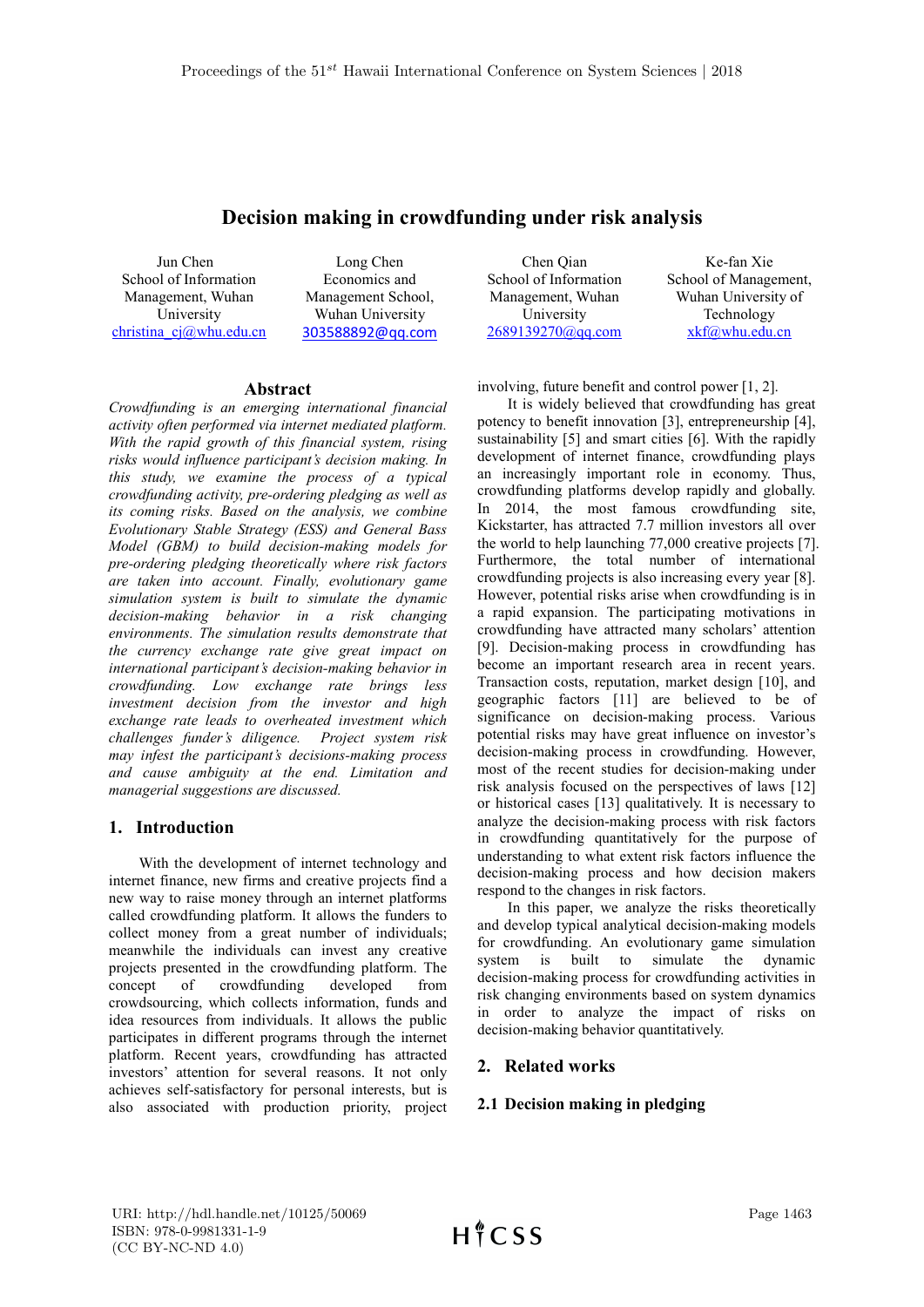In the studies of decision-making in pledging, researchers believe that pre-ordering pledging is preferred in the early period when pledging demand is smaller than its market size, or the profit-sharing is preferred [14]. Promise of long-term benefit and illustration of the project's social attributes play a crucial role in project financing [15]. In addition, Kuppuswamy and Bayus [16] pointed out supportive investors' increment is negative related to the existing investors. Although these researches tried to analyze decision makers' behavior, they mainly focused on successful investment behavior and ignored the risks that brought to crowdfunding. In crowdfunding, mass individuals make decisions with more efficient information and experience, which requires the study to consider multiple conditions.

Risk investigation is also worth noticing while success factors are studied, so that the issues could be analyzed objectively. Therefore, it would be reasonable and necessary to ask the following two questions. What is the impact of risk factors on crowdfunding activities? And how participants react according to the alteration of risk factors? This study will analyze the risk factors in crowdfunding on the base of classical theoretical model, in order to fill the gap in theoretical risk research.

### **2.2 General Bass Model**

The Bass Model [17], refer as the General Bass Model (GBM), is a classical method which could be used to analysis adoption and substitution for successive generations of high-technology products [18]and new products [19]. In GBM, the parameters can be estimated, and fitting without decision variables, therefore, GBM has been widely used in empirical studies [20, 21]. Today, Bass model is still widely used in the research of innovation, technology diffusion and marketing. Kumar [22] proposed energy models to enhance knowledge and skills in the efficient transfer and management of technology for optimally allocating different types of technology feasibility Bertorri [23] introduced a network structure into the Bass Model and investigated numerically the dynamics in the case of networks with different link density. In information age, Bass Model also fits to capture the underlying mechanism of information diffusion on SNS (Social Network Site). Shen [24] figures out that the Basic Bass Model captures the underlying mechanism of topic development process of the SNS such as Twitter.

Although GBM has various advantages in the study of purchasing new products or adopting technologies, the perspective of GBM is unidirectional. It cannot provide a research path on the sale side. In order to expand the applications of GBM, other classical methods are combined with GBM. Combined with Grey theory, more effective and accurate forecast can be made [25]. Combined with simulation, the research works based on Bass Model not only focus on forecast but also has been proved effective under different contexts [26]. In the study of decision making, GBM may combine with another suitable model to analyze diffusion problem on internet.

# **2.3 Evolutionary Stable Strategy**

Evolutionary Stable Strategy (ESS) is the basic concept in Evolutionary Game Theory, which was originally considered for biological evolution, but now is widely used in behavioral ecology and economics. It considers a large population of bounded rational players playing a game repeatedly through time, and players learn from the experience to improve their strategy [27, 28]. ESS has theoretical and practical guidance in digital age. Recently, ESS was used to analyze construction safety investment [29], trust decision, adaptive selection of cryptographic protocols in WSNs (Wireless Sensor Networks), and resource allocation, etc. Shen [30] studied the dynamics of a sensor node making a trust decision that will determine whether to cooperate with others, with the purpose of disclosing this evolutionary process. Based on Evolutionary Game Theory, Arora [31] propose an adaptive security model for WSNs to select cryptographic protocols during runtime. When considering an effective way to employ D2D communications for secondary users, Cheng [33] adopted replicator dynamics in Evolutionary Game Theory to model the users' behaviors.

Compared to the classical game theory, Evolutionary Game is more suitable for studying the problem in digital age. Thus, the ESS can possibly address the mass decision making issues with less asymmetric information on the internet, such as crowdfunding. However, this theory does not offer efficient method to address the problems of decision making mutation in the game.

# **3. Crowdfunding and risk analysis**

# **3.1 Framework of crowdfunding**

Crowdfunding Platform (CFP) is an online site that allows funders to show projects on it for raising money. Funders provide information of the crowdfunding projects, such as business plans, photos, and videos and updated processing information when the crowdfunding application is approved by the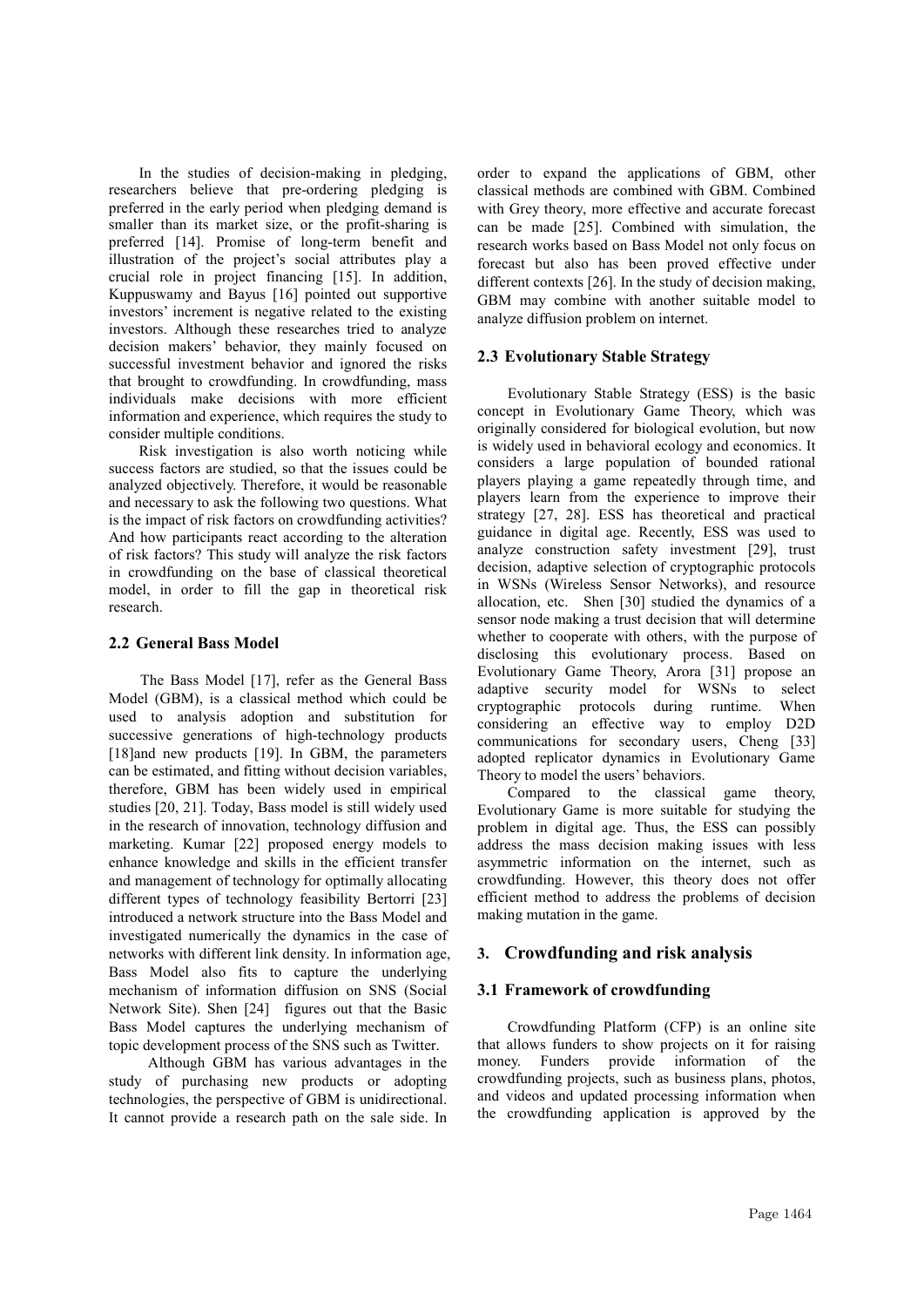platform. The backers, who are interested in the crowdfunding projects, could get the information from the CFP and decide to invest/purchase them or not. Pre-ordering pledging is a typical and preferred Pre-ordering pledging is a typical and preferred<br>pledging form in crowdfunding. In pre-ordering pledging, investors receive the confirmation of products/services from funders after purchasing the project. Investors are able to evaluate the received products/services as well as share their purchase experience on crowdfunding platform, project community or SNS. If most of the purchase experiences are positive, other investors will be more likely to purchase this project. Otherwise, their desires to purchase the project will decline. rience on crowdfunding platform, project<br>nunity or SNS. If most of the purchase<br>riences are positive, other investors will be more<br>y to purchase this project. Otherwise, their desires<br>rchase the project will decline.<br>Figur

pledging in crowdfunding. If a backer chooses to purchase or invest a project, the data will be recorded on CFP.





CFP is a workplace for information transaction and data saving, which helps funders and backers to match each other. By pledging, backers gain stock share and chance to participate in program managing, such as selecting stockholder representative to guarantee the normal operation of the project and the expected dividend, and finally receive the return. However, in some non-profit projects, backer's investment could be considered as donation or charity. This case will not be discussed in this paper. In this process, backers can learn from each other's experience (Exp.), so do the funders. With CFP, both backers and funders can get more information (Info.) in the repeated crowdfunding from each side.

# **3.2 Risk analysis in crowdfunding**

### *Risk factors in crowdfunding*

Due to its special business process and mode, the rapid growth and internationalization of crowdfunding bring two major investment risks which caused by environmental factors and business factors, respectively. Most of the projects in crowdfunding are related to technology and art. Investors are relatively dispersive and have personal motivations for investment. Consequently, the risks brought by environmental both backers and<br>s can get more information (Info.) in the repeated<br>funding from each side.<br>**isk analysis in crowdfunding**<br>*actors in crowdfunding*<br>*pue to its special business process and mode, the*<br>growth and internation

factors do not bring serious threats. Compared to environmental factors, business factors bring more risks but they are are easier to be managed and recognized by carrying out risk management. CFP should effectively prevent the risks brought by business should effectively prevent the risks brought by business factors, or they will lead to develop restrictions and even industry recession. Generally, risks of business factors in crowdfunding are uncertainties of participants, projects and pledging process, including information security, backer's behavior, funder's credit and operating ability. Factors related to project pledging may also bring risks in investment, such as the return rate, investment threshold, and currency exchange rate when foreign backers invest the project. decision-making

### *Risk management in crowdfunding platform*

 Crowdfunding platform has taken measures to deal with the potential risk caused by business factors.

1) Risk management before pledging: Projects Selection funding platform has taken measures<br>potential risk caused by business factors<br>anagement before pledging: Proje<br>lequely project is established, fund

Before the pledging project is established, funders are required to provide real personal, credit information and valid introduction about the pledging project. CFP will verify all the applied crowdfunding projects and reject high risking<br>projects to guarantee a high success ratio of the projects to guarantee a high success ratio of crowdfunding projects.

- 2) Risk management during pledging: financing rules. When the project is established, CFP will control the overall risk of the project by applying the financing systems. There are two systems in financing form: All or Nothing (AoN) and Keep it All (KiA). Under AoN system, money is collected from contributors if a pre-determined target has been achieved. If the goal is not met, no money is collected. In KiA, all of the money is collected without return regardless of the pledging goal is achieved or not [33]. of the project by applying the<br>is. There are two systems in<br>Ill or Nothing (AoN) and Keep it<br>AoN system, money is collected 1. In KiA, all of the money is collected<br>return regardless of the pledging goal is<br>l or not [33].<br>anagement after pledging: information<br>re<br>ect has pledged enough money, funders are
- 3) Risk management after pledging: information disclosure

If a project has pledged enough money, funders are required to update the project's latest information and post the information in the most conspicuous places to capture backers' attention. Funders can also pass the latest information, texts, pictures and video clips to the backers on his SNS, in the project's community or by other interaction channels. t's latest<br>he most<br>tention. l<br>on, texts,<br>on his S

#### **4. Decision-making crowdfunding model for**

In crowdfunding, backers and funders make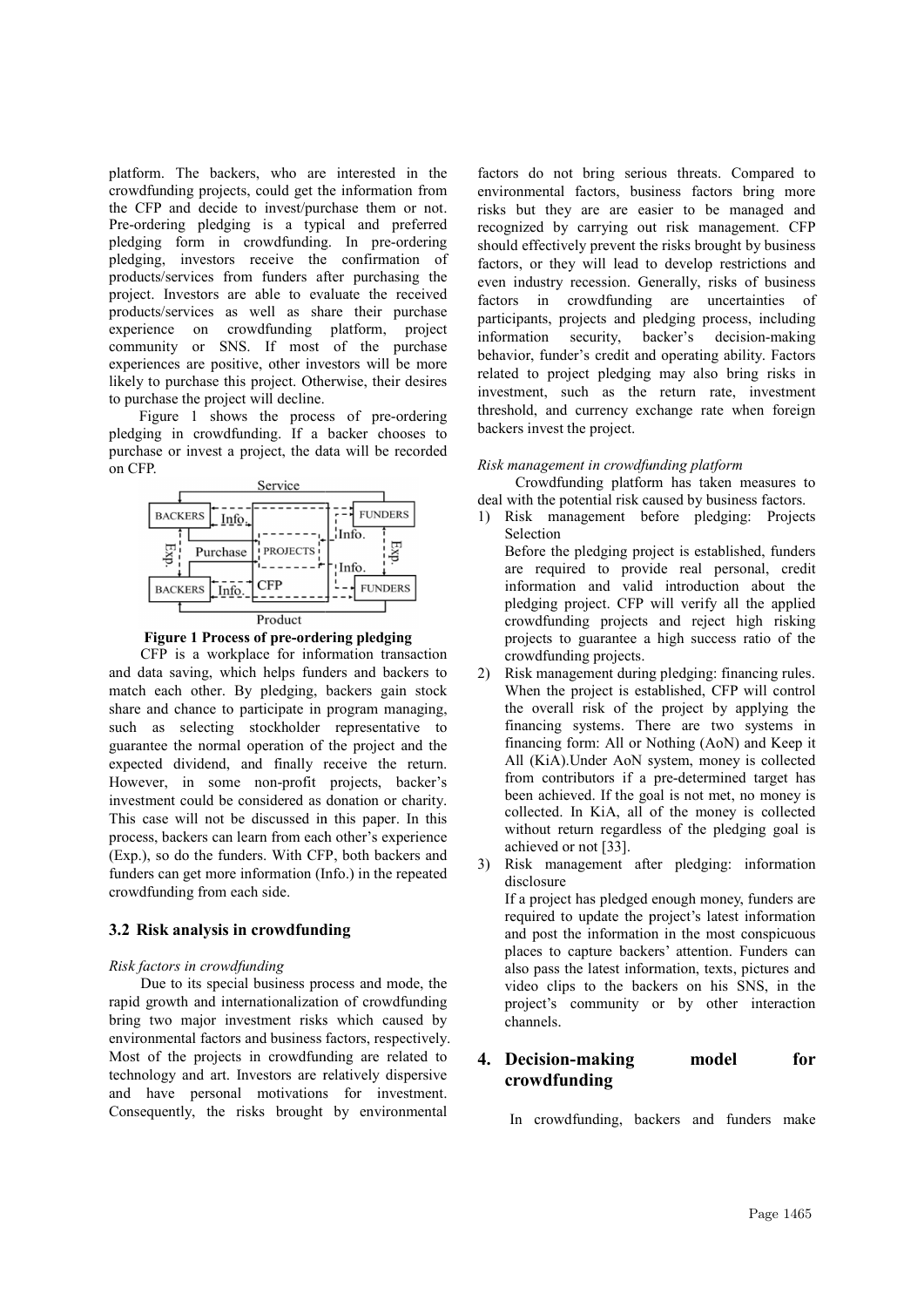decisions as a repeated game. Individual decision maker interact and exchange information with each other through SNS, CFP and other interaction assisted tools. He or she learns from others' experiences again and again to form his or her own decisions. Backers make decisions with the help of experience learned from feedback. Funders can also notice the reaction of backers when feedback is received by the backers. More details of decision-making process will be considered in the typical crowdfunding game model.

### **4.1 Combination of ESS and GBM**

In the pledging game process, what we are facing is a multi-objective decision-making problem. Both funders and backers have to be considered together and each side's decision-making is affected by the other side.

GBM can be used to analyze internet related problem with the condition of mass decision making. Thus, it is suitable for modeling the group decision making behaviors. However, as discussed, the perspective of GBM is unidirectional; it cannot provide a research path on the funder side in the process of crowdfunding. It cannot be used to analyze the related influence between two decision-making groups (bakers and funders) in crowdfunding. As we mentioned above, the decision-making process in crowdfunding is regarded as a game. Compared to other approaches, ESS takes a large population of bounded rational players into consideration, which just meet our requirements and is a suitable strategy to provide solutions for multi-objective decision-making problem in game. Therefore, we consider using GBM to build the multi-objective group decision-making model and applying an evolution based game ESS to improve the decision-making model as well.

Based on GBM, we argue that the general equation for describing the process of adopting new products in population could also model the per-ordering decision making behavior for purchasing new products or services in crowdfunding.

$$
\frac{f(t)}{1 - F(t)} = p + qF(t) \tag{1}
$$

Where  $f(t)$  is the rate for change of the purchase penetration,  $F(t)$  is the purchase penetration,  $p$  is the

coefficient of innovation and *q* is the coefficient of imitation.

Then we introduce an evolutionary based game, ESS. In this game, there are two strategies *S1* and *S2* for backer. *S1*denotes "purchase" and *S2* denotes "not purchase",  $x$  is the proportion to choose purchase with mass backers. Similarly, *y* is the proportion to choose the first strategy for funders in a mass. Refer to the replicator dynamic [34] as the strategy reply in ESS, the replicator dynamic equation for backers is:

$$
\frac{dx}{dt} = x\left(E_1 - \overline{E}\right) = x\left(1 - x\right)\left(u_1 - u_2\right) \tag{2}
$$

Where *t* is the time,  $u_1$  is the revenue of *S1*,  $u_2$ is the revenue of *S2*, *x* is the proportion of backers who choose purchase  $(S1)$ ,  $E_1$  is the expected revenue of  $SI$ ,  $\overline{E}$  is the average expected revenue of the population. Based on the above discussion, we notice that *x* and  $F(t)$  have the similar meaning. Set  $x = F(t)$ , the replicator dynamic can be expressed as:

$$
F'(t) = f(t) = \frac{dx}{dt} = F(t)[1 - F(t)](u_1 - u_2)
$$
 (3)

From equation (1), the rate of change of the purchase penetration be expressed as:

$$
f(t) = F(t)[1 - F(t)]q + [1 - F(t)]p \tag{4}
$$

If  $(u_1 - u_2) = q$ , equation (3) and equation (4) would have the same expression form. In the GBM, *q* is the coefficient of imitation in GBM which represents external factors for purchasing a new product. Moreover,  $(u_1 - u_2)$  is the extra revenue of purchasing which also represents one kind of external factors. Theoretically, replicator dynamic can be explained as the external influence of purchasing decision in the GBM when revenue is the only external factor considered. In other words, the replicator dynamic expresses the imitation of decision makers who learn

revenue expands the changing ratio in decision-making. Both GBM and ESS have drawbacks. The replicator dynamic has shown the imitative rule for bounded rational decision makers with experience, probably, rational enough for mass backers or funders. As the bounded rational hypothesis is limited, we will consider the irrational decision for improvement. The replicator dynamic needs to be expanded with another decision-making relationship which does not consider the revenue as the mutation in the game.

from experience revenue receiving, and the extra

In economics, the decision making without profit consideration is regarded as irrational. In equation (4), *p* is the coefficient of innovation which denotes internal factors. The innovative purchase was motivated by individual reasons (internal factors) only. Without major consideration of profit, *p* represents irrational factors. It is noticed that the other part of equation (4),  $[1 - F(t)]p$ , represents the irrational factors influence on purchase decision making in economic perspective.

As the game is dynamic, the coefficient of irrationally decision-making should not be fixed as the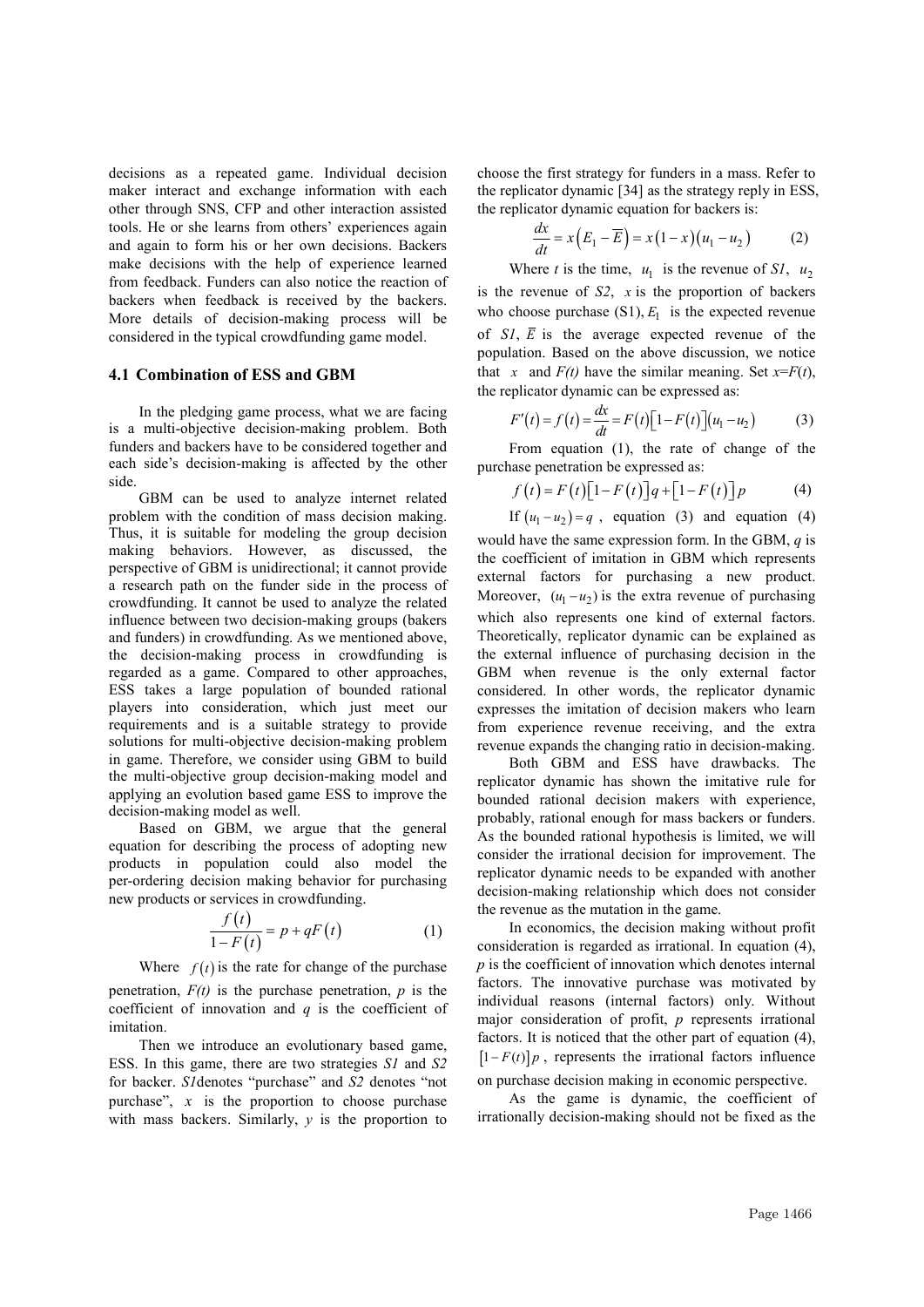setting in GBM, but changing with the strategy proportion which refers to Evolutionary Theory. Setting the relation of irrationally decision-making and the proportion of  $S_l$  is  $pP(F(t))$ , where *p* is the risk variable from individuals which shows the uncertain of irrationally decision-making.  $P(F(t))$  is the relation function of  $F(t)$  and *p. pP*( $F(t)$ )represents the mutation of strategy choice which does not be considered in the replicator dynamic equation (2) or (3). In this paper, *p* is negatively correlated with the decision consistency, that is, if the decision makers almost choose the same strategy, irrationally decision-making behavior will decrease and everyone's choice is more profitable. Based on the above discussion, relation function can be set as:

$$
P(F(t)) = 1 - |1 - 2F(t)| \tag{5}
$$

Combine equations (3), (4) and (5), the rate of the purchase penetration changes where both rational and irrational decisions are considered in a repeated game is presented as:

$$
f(t) = F(t)\left[1 - F(t)\right](u_1 - u_2) + \left[1 - F(t)\right]pP\left(F(t)\right) \tag{6}
$$

Substitute equation  $(5)$  into  $(6)$ , we have:

$$
f(t) = F(t)[1 - F(t)](u_1 - u_2) + [1 - F(t)]p(1 - |1 - 2F(t)|)
$$
 (7)

 Equation (7) shows a general expression form for mass decision-making which take both rational and irrational decisions into consideration in a repeated game. It is a general discrete decision-making model in crowdfunding. It will be used for pre-ordering game modeling later.

# **4.2 Decision-making modeling for pre-ordering pledging**

*Assumptions and parameters used for modeling*

Before building the decision-making model for pre-ordering pledging, we have the following assumptions.

1) Decision makers are bounded rational.

2)  $f(t)$  presented in equation (6) is used to model the decision-making changes.

3) For clarity of comparison, all the returns are calculated as NPV.

4) Information is efficient.

 We assume there is infinity of potential backers (investors or purchasers). Crowdfunding projects are open to international investment. Backers use domestic currency *DC* to invest/purchase the project. Crowdfunding projects use foreign currency *FC as* the settlement currency.

**Definition 4.1:** Let  $S_B \in \{S_{B1}, S_{B2}\}\$ be the backer's

investment strategy  $S_{B1}$  denotes backer's choice of investing the project and  $S_{B2}$  denotes backer's choice of not investing the project. The probability of each choice is denoted by  $b_1$  and  $b_2$  respectively,  $b_1 + b_2 = 1$ .

**Definition 4.2:** Let *x* be the ratio of backer who accept the creative project or investment choice.  $x$  reflects backer's investment decision in crowdfunding.

**Definition 4.3:** Let  $S_F \in \{S_{F1}, S_{F2}\}$  be the funder's service strategy.  $S_{F1}$  denotes high cost and high return are promised by the funder and  $S_{F2}$  denotes low cost and low return. The probabilities of each strategy is denoted by  $a_1$  and  $a_2$ ,  $a_1 + a_2 = 1$ .

**Definition 4.4:** Let  $y$  be the ratio of hard-working funders. *y* reflects funder's return decision in crowdfunding.

Given a crowdfunding project, with *m* potential backers, the average investment from backers is  $C_0$ , the pre-determined target is set to  $w'$ , and  $t_0$  denotes the time used for pledging, *w* denotes the actual amount of capital be raised. The actual pledged capital is calculated for the two financing systems separately.

In KiA system

$$
w = x_{t_0} m C_0 \tag{8}
$$

In AoN system

$$
w = \begin{cases} x_{t_0} m C_0, x_{t_0} m C_0 \ge w' \\ 0, x_{t_0} m C_0 < w' \end{cases} \tag{9}
$$

In pre-ordering pledging modeling, four major risk factors will be taken into consideration in decision-making process. They are irrational decision-making risk from both backers  $p<sub>x</sub>$  and funders

 $p_{v}$ , currency exchange rate *e* and pledging system risk  $\pi$ .

**Definition 4.5:** Let  $e_t$ , be the currency exchange rate at  $t$ ,  $e_t = FC / DC$ .  $\delta_t$  is the change of  $e_t$  at time  $t$ ,  $e_0$  is *t*

the initial rate, 
$$
e_t = e_0 + \sum_{i=0}^{t} \delta_t
$$
.

*Pre-ordering Game modeling*

This study chooses Kickstarter's working mode to launch decision-making modeling. As the most famous pre-ordering crowdfunding platform, Kickstarter established in U.S. and it is the largest synthesized crowdfunding platform. In 2014, 3.3 million people that all over the world has pledged more than half a billion dollars (that's \$1,000 in every minute) to support 22,252 creative projects. Backers are welcome to invest their preferred programs via the platform, but only U.S.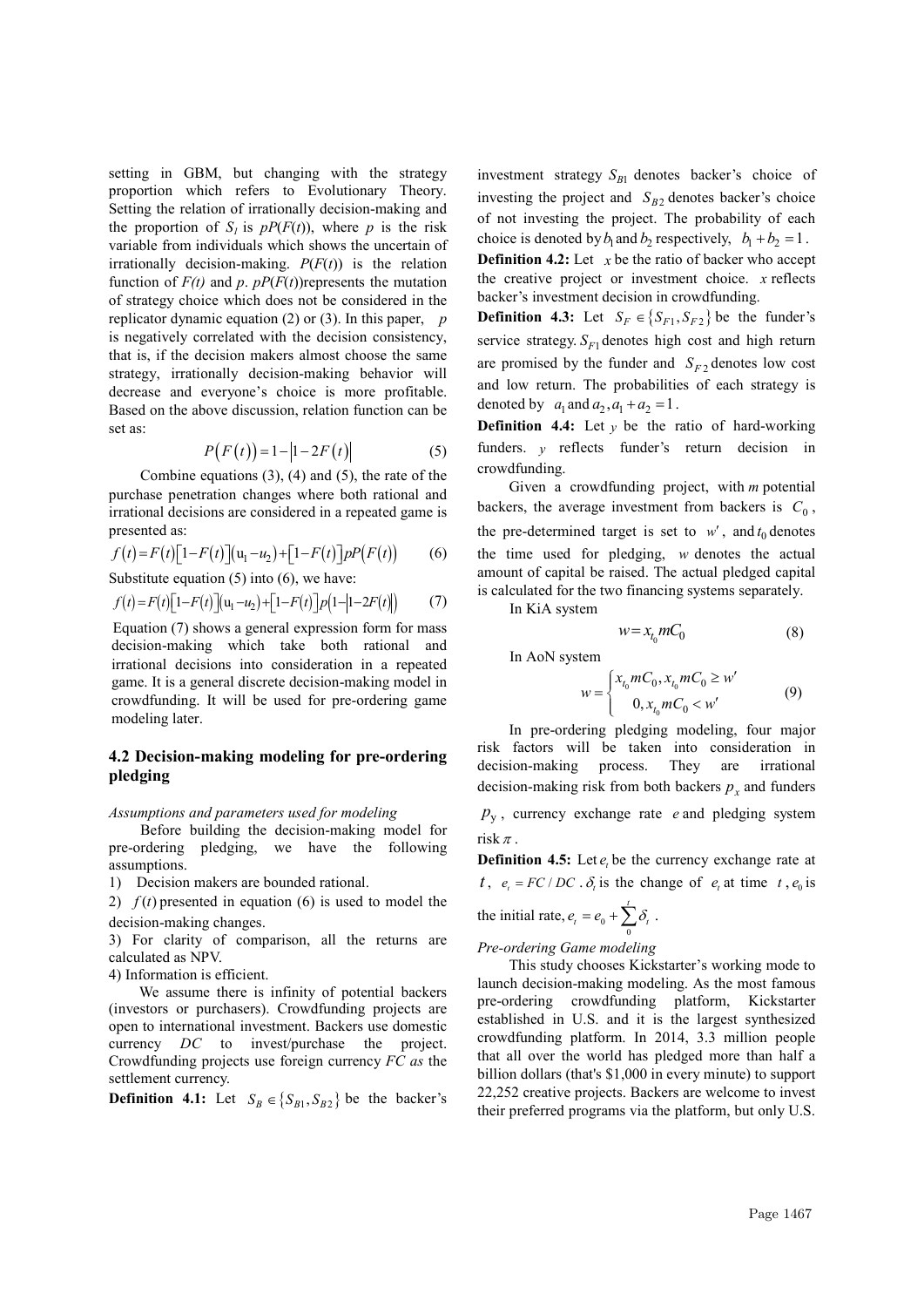dollars or GB pounds are accepted as the settlement currency. Therefore, foreign currency exchange rate may bring risk to the investment of crowdfunding.

Kickstarter adopts the financing mechanism of AoN. Funders need to establish a pre-determined target and a deadline for the pledging. The raised capital will be refunded if the target cannot be achieved in time. Commonly, Kickstarter charge 5% of the fund and Amazon, the capital operating partner, would collect another 3-5%. The pledging project will be recorded online for reference.

As to the modeling of pre-ordering, participants in Kickstarter are completely in conformity with the characteristics of repeated gaming. In addition, database and credit system established by project recording, provide references for decision makers to learn from. 5%. The pledging project will be recorded<br>reference.<br>the modeling of pre-ordering, participants in<br>r are completely in conformity with the<br>titics of repeated gaming. In addition,<br>and credit system established by project

This part proposes a pre-ordering game to analyze This part proposes a pre-ordering game to analyze the impact of risks on decision-making. For the pre-ordering funders, if the collected capital reaches the pre-determined target  $w'$ , the funder will get enough money to reach the most efficiency level and provide high quality or return  $(R^H)$  with the minimum cost  $C_{\text{min}}$ . If the collected capital does not reach  $w'$ , the funder will choose to offer high return $(R^H)$  with high  $\text{cost}(C^H)$  or low return  $(R^L)$  with low  $\text{cost}(C^L)$ .  $\pi$ denotes the project operation risk factor. In this study, it is the posterior probability of reaching the efficiency level in pre-ordering pledging.

$$
C^H > C^L > C_{\min}
$$

$$
R^H > R^L
$$

Considering the probability and the process of a similar lemons problem in crowdfunding, ESS would change with the time delay in discrete replicator dynamics. It implies that the probability of choosing strategy  $S_{F2}$  will increase with time and the expected revenue for backers will be reduced, and then the purchase penetration will be reduced accordingly. Finally, total revenue for funders is reduced. So that when the funders choose  $SF<sub>1</sub>$ , the purchase penetration is  $F_x(t-1)$ , and if the funders choose  $S_{F2}$ , the purchase penetration is  $F_x(t)$ . It is approximated in the discrete analogue of the GBM, in this model, time discrete analogue of the GBM, in this model, time<br>delay is accurate. Before the game, funders will give the pre-ordering price  $C_0$  in currency FC and the confirmatory is returned. Backers do not know the probability of strategies chosen by funders. In each round, backers and funders make decisions from past experiences and revealed information. We use equation (6) to model decision-making changes. The Sequence of events occurred in the game is presented as follows:

- 1) Backers make their decisions.
- 2) Projects start to raise capital on the crowdfunding platform.
- 3) When pledging is accomplished, funders operate the project and make the return decision.
- 4) Backers receive the return, share the experiences, and go back to step 1).

Using AoN financing mechanism, projects get the pledged capital successfully when  $w \geq w'$ . We assume that successful crowdfunding projects are more likely to reach the efficiency level in AoN, consider as  $\pi \rightarrow 1$ . The game tree and the revenue are shown in Figure 2.



### **Figure 2 Pre-ordering game tree and the revenue evenue**

In pre-ordering game,

$$
f_x(t) = F_x(t)[1 - F_x(t)] \Big( y e_t \Big( R^H - R^L \Big) + R^L e_t - C_0 e_0 \Big) + [1 - F_x(t)] p_x P_x \big( F_x(t) \big)
$$
\n(10)

Let 
$$
f_x(t) = 0
$$
, here is  $F_x(t) = 1,0$  or

$$
y = \frac{C_0 e_0 - R^L e_t}{e_t \left(R^H - R^L\right)} - \frac{p_x P_x \left(F_x(t)\right)}{F_x(t) e_t \left(R^H - R^L\right)}
$$
(11)

$$
f_{y}(t) = F_{y}(t)[1 - F_{y}(t)]\begin{cases} [C_{0} - \pi C_{\min}) \, xm[F_{x}(t-1) - F_{x}(t)] \\ + (\pi - 1) \, xm[C^{H}F_{x}(t-1) - C^{L}F_{x}(t)] \end{cases} + [1 - F_{y}(t)] \, p_{y} P_{y}(F_{y}(t))
$$
  
Let  $f_{y}(t) = 0$ , here is  $F_{y}(t) = 1, 0$  or  

$$
x = \frac{-p_{y} P_{y}(F_{y}(t))}{(C_{0} - \pi C_{\min}) m[F_{x}(t-1) - F_{x}(t)] F_{y}(t)}
$$

# **5. Simulation and results analysis results**

Analytical solution of pre-ordering game implies that the correlations among ESS, returns and risk that the correlations among ESS, returns and risk factors are extremely complex. Therefore, we propose a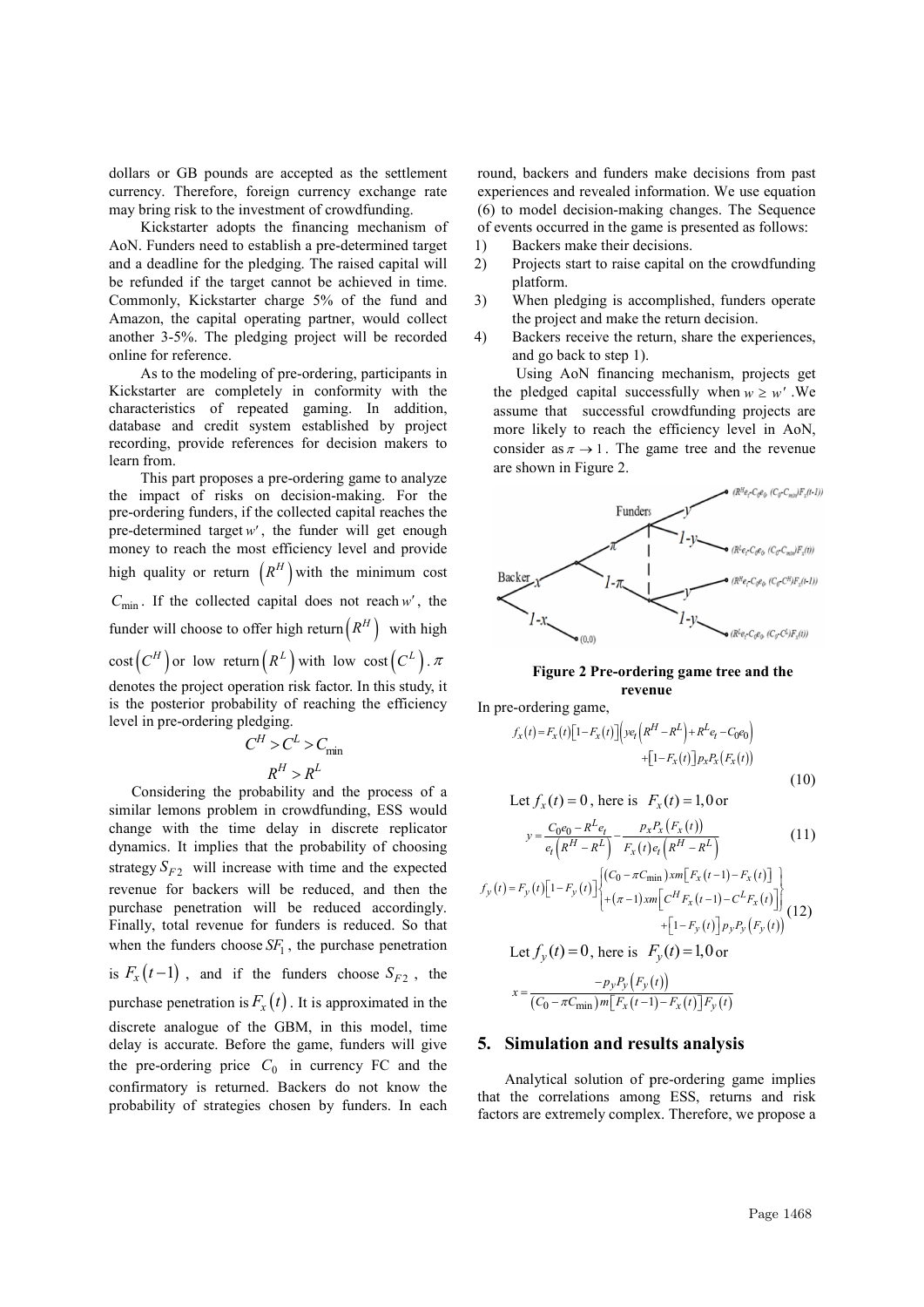### **5.1 Simulation model and parameter setting Simulation**

|                   |                                              | numerical case simulation and test the impact of risk<br>factors on decision-making process in pre-ordering |                                                                                                                                | strategy probability of both sides in                                               |           |        |  |
|-------------------|----------------------------------------------|-------------------------------------------------------------------------------------------------------------|--------------------------------------------------------------------------------------------------------------------------------|-------------------------------------------------------------------------------------|-----------|--------|--|
|                   | game in the following.                       |                                                                                                             | which are represented by rate va<br>$f_{v}$ denote the speed of change in bo                                                   |                                                                                     |           |        |  |
|                   |                                              | 5.1 Simulation model and parameter setting                                                                  |                                                                                                                                | strategy probability, which represente<br>that is, the changes in every decision cy |           |        |  |
|                   |                                              | Based on the system dynamics [35], this paper                                                               |                                                                                                                                | denotes the exchange rate represented                                               |           |        |  |
|                   |                                              | builds evolutionary game simulation system to simulate                                                      | which is cumulative increasing or dee<br>changing trend. C <sub>0</sub> denotes purchase p                                     |                                                                                     |           |        |  |
|                   |                                              | the dynamic decision-making in a risk changing                                                              | constant. According to the process in th                                                                                       |                                                                                     |           |        |  |
| environments.     |                                              |                                                                                                             | on $f_x$ and $f_y$ .                                                                                                           | its equation, we can see that every fact                                            |           |        |  |
|                   |                                              | Table 1 System parameter settings                                                                           |                                                                                                                                | Parameter setting of the simula                                                     |           |        |  |
| <b>Parameters</b> | <b>Settings</b>                              | <b>Descriptions</b>                                                                                         |                                                                                                                                | summarized in Table 1. The values of                                                |           |        |  |
| e                 | Initial value 5                              | Currency exchange rate                                                                                      |                                                                                                                                | set according to the average level of                                               |           |        |  |
| X                 | Initial value                                | Ratio of backers who                                                                                        | market. The initial decision making pro                                                                                        |                                                                                     |           |        |  |
|                   | 0.5                                          | purchase projects                                                                                           | 0.5 for both backers and funders. Tl                                                                                           |                                                                                     |           |        |  |
| y                 | Initial value                                | Ratio of hard-working                                                                                       | typical normal game state. Players cl                                                                                          |                                                                                     |           |        |  |
|                   | 0.5                                          | funders                                                                                                     | randomly, because none of them                                                                                                 |                                                                                     |           |        |  |
| C0                | 10                                           | Pre-ordering price                                                                                          | information or experience to support                                                                                           |                                                                                     |           |        |  |
| Cmin              | $0.5*CO$                                     | Minimum cost                                                                                                | Particularly, the irrational decision-mal                                                                                      |                                                                                     |           |        |  |
| <b>RH</b>         | Cmin*2.15                                    | High return                                                                                                 | are also set as random. The format in pa                                                                                       |                                                                                     |           |        |  |
| CL                | $Cmin*1.5$                                   | Low cost                                                                                                    | follows the coding rules of system dyna                                                                                        |                                                                                     |           |        |  |
| RL                | $Cmin*1.8$                                   | Low return                                                                                                  |                                                                                                                                | software, Vensim 5.0. RANDOM NOR                                                    |           |        |  |
| delta e           | e*RANDOM                                     |                                                                                                             |                                                                                                                                | Mean Stdev. Seed) sets the immeasural                                               |           |        |  |
|                   | UNIFORM(-0                                   | Changes of exchange rate                                                                                    |                                                                                                                                | be subject to normal distribution with t                                            |           |        |  |
| fx                | .05, 0.05, 0.001)<br>Follows                 | Rate of the "purchase"<br>penetration changes from                                                          | minimum, maximum, mean value, sta<br>and initial vale. Thus, the numerical<br>can be tested with dynamic and uncertar          |                                                                                     |           |        |  |
|                   | equation (10),                               | backers                                                                                                     |                                                                                                                                |                                                                                     |           |        |  |
| fy                |                                              | Rate of the "hard working"                                                                                  |                                                                                                                                |                                                                                     |           |        |  |
|                   | Follows                                      | penetration changes from                                                                                    |                                                                                                                                | <b>5.2 Simulation results</b>                                                       |           |        |  |
|                   | equation (12)                                | funders                                                                                                     |                                                                                                                                |                                                                                     |           |        |  |
|                   | <b>RANDOM</b>                                |                                                                                                             | In this section, the simulation resu<br>of<br>analyze<br>the<br>impact<br>ris<br>to<br>decision-making in pre-ordering pledgin |                                                                                     |           |        |  |
|                   | NORMAL(-0.                                   | Influence of irrational                                                                                     |                                                                                                                                |                                                                                     |           |        |  |
| pxP(x)            | 01,0.01,0,0.003,                             | decision risk from backers                                                                                  |                                                                                                                                |                                                                                     |           |        |  |
|                   | $0.005$ <sup>*</sup> $(1-ABS($<br>$1-2*x)$   |                                                                                                             |                                                                                                                                |                                                                                     |           |        |  |
|                   | <b>RANDOM</b>                                |                                                                                                             |                                                                                                                                | Table 2 Influence degree of ri                                                      | Parameter |        |  |
| pyP(y)            | NORMAL(-0.                                   | Influence of irrational                                                                                     | <b>Risk</b>                                                                                                                    | <b>Parameters</b>                                                                   | variation | Back   |  |
|                   | 01, 0.01, 0.003,                             | decision risk from<br>funders                                                                               | factors                                                                                                                        |                                                                                     | method    | Decisi |  |
|                   | $0.003$ )*(1-ABS                             |                                                                                                             | Irrational                                                                                                                     | $p_x$                                                                               | Exp       | N      |  |
|                   | $(1-2*y)$                                    |                                                                                                             | decision                                                                                                                       | $p_y$                                                                               | Exp       | Ŋ      |  |
| pi                | $0.95*_{X}$                                  | System risk factor                                                                                          |                                                                                                                                |                                                                                     | Raise     |        |  |
|                   |                                              |                                                                                                             | Exchange<br>rate                                                                                                               | $\boldsymbol{e}$                                                                    | Fall      |        |  |
| e                 |                                              | pyP(y)                                                                                                      | System                                                                                                                         |                                                                                     |           |        |  |
|                   | deltae                                       |                                                                                                             | risk                                                                                                                           | $\pi$                                                                               | Fall      |        |  |
|                   | $\mathbf X$                                  | $p_{\rm X}P(x)$                                                                                             |                                                                                                                                | To capture the influence of r                                                       |           |        |  |
|                   |                                              |                                                                                                             |                                                                                                                                |                                                                                     |           |        |  |
|                   |                                              | $\nightharpoonup$ p <sub>1</sub>                                                                            | decision-making, we apply different va<br>to their corresponding parameters, suc                                               |                                                                                     |           |        |  |
|                   | <b>RH</b>                                    | CO                                                                                                          |                                                                                                                                | range, different expectations, risk un                                              |           |        |  |
|                   | RL                                           | Cmin                                                                                                        |                                                                                                                                |                                                                                     |           |        |  |
|                   | Figure 3 Pre-ordering game simulation system | degrees. We use six levels to measure<br>degree of the four major risk fac                                  |                                                                                                                                |                                                                                     |           |        |  |



**Figure 3 Pre-ordering game simulation system**

In the pre-ordering game simulation system as shown in Figure 3, the arrow denotes one factor influences another one. *x* and *y* in the box denote game which are represented by rate variable.  $f_x$  and  $f_{\nu}$  denote the speed of change in both sides' group  $f_y$  denote the speed of change in both sides' group strategy probability, which represented by flow rate, that is, the changes in every decision cycle. *e* in the box denotes the exchange rate represented by rate variable, which is cumulative increasing or declining during a changing trend.  $C_0$  denotes purchase price, and it is a which is cumulative increasing or declining during a changing trend.  $C_0$  denotes purchase price, and it is a constant. According to the process in the game tree and its equation, we can see that every factor gives impact on  $f_x$  and  $f_y$ . strategy probability of both sides in pledging game

Parameter setting of the simulation system is Parameter setting of the simulation system is summarized in Table 1. The values of parameters are set according to the average level of a real normal market. The initial decision making proportion is set to 0.5 for both backers and funders. This represents a typical normal game state. Players choose strategies randomly, because none of them has efficient information or experience to support their decisions. Particularly, the irrational decision-making risk factors are also set as random. The format in parameter settings follows the coding rules of system dynamics simulation are also set as random. The format in parameter settings follows the coding rules of system dynamics simulation<br>software, Vensim 5.0. RANDOM NORMAL (Min Max Mean Stdev. Seed) sets the immeasurable risk factor to be subject to normal distribution with the conditions of minimum, maximum, mean value, standard deviation and initial vale. Thus, the numerical case simulation can be tested with dynamic and uncertain risk factors. initial decision making proportion is set to<br>oth backers and funders. This represents a<br>rmal game state. Players choose strategies<br>because none of them has efficient<br>n or experience to support their decisions.<br>y, the irrat

### **5.2 Simulation results**

In this section, the simulation results are presented to analyze the impact of risk factors decision-making in pre-ordering pledging.

**Table 2 Influence degree of risk factors**

|                        |                   | -                                |                         |                         |
|------------------------|-------------------|----------------------------------|-------------------------|-------------------------|
| <b>Risk</b><br>factors | <b>Parameters</b> | Parameter<br>variation<br>method | Backer's<br>Decision(x) | Funder's<br>Decision(v) |
| Irrational             | $p_x$             | Exp                              | NS                      | N                       |
| decision               | $p_v$             | Exp                              | N                       | NS                      |
| Exchange<br>rate       | $\epsilon$        | Raise<br>Fall                    | P<br>C                  | N<br>EP                 |
| System<br>risk         | $\pi$             | Fall                             | C                       | C                       |

To capture the influence of risk factors on decision-making, we apply different variation methods decision-making, we apply different variation methods<br>to their corresponding parameters, such as at random range, different expectations, risk uncertainties and degrees. We use six levels to measure the influence degree of the four major risk factors factors. They are Completely change(C), Extremely Negative effect (EN), Negative effect(N), No Significant effect(NS), Positive impact(P), Extremely Positive impact(EP). The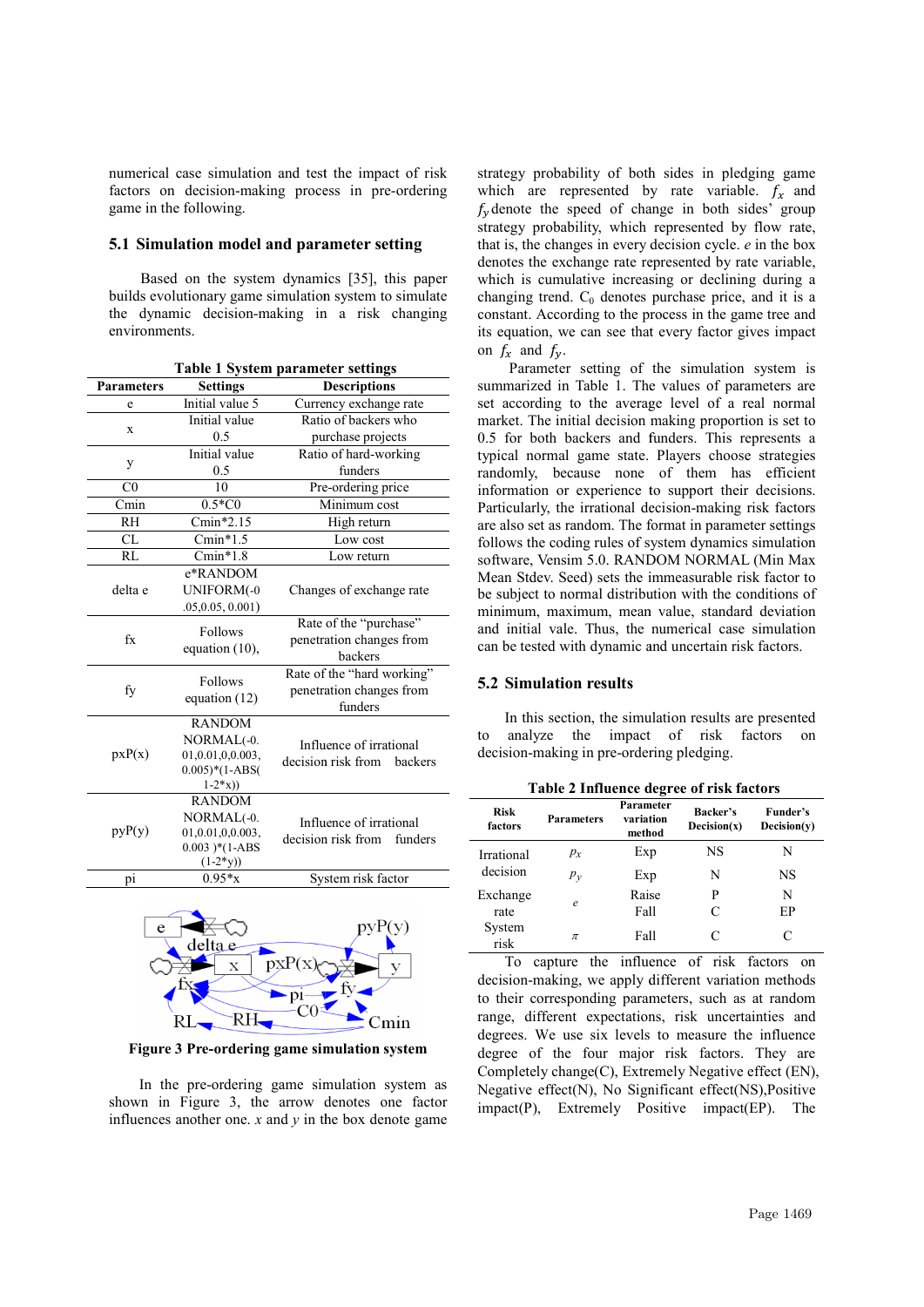influence degree of each risk factor is shown in Table 2. The results imply that backer's irrational decision gives negative effect on funder's decision and vice versa. When currency exchange rate rises, backers are more likely to make investment decisions and funder's intention to offer high return is weak. However, when currency exchange rate goes down, backers completely change their investment decisions and funders are more willing to work hard and provide good services. When system risk uncertainty increases, both backer and funder completely change their decisions.

Besides showing the influence degree of each risk factor on decision making, we further analyze the backer's decision-making trend when risk factor is in a changing situation. In the following figures, horizontal axis denotes the time and the vertical axis denotes the strategy penetration of backers and funders. With standardization, the value of strategy penetration is controlled and ranges from 0 to 1. 1 means that all the backers choose to purchase or investment (or all the funders choose to work hard or offer high return), otherwise, 0 means that no one chooses to take part in Crowdfunding. In Figure 4-5, Blue curve denotes the decision of backer and red one denotes the decision of funder.

Figure 4 shows backer and funder's decisions under bearish currency exchange rate. With bearish currency exchange rate, there is a rapid decline on backer's decision of investing project though the funders choose high level of effort and provide good services and high return. In this situation, crowdfunding will go to the winter period, because no more backers want to invest the project. There is one way to break this impasse. Funders need to keep on providing high service quality and return to backers. After a period of time, the probability of backers' investment decision will gradually increase.



**Figure 4 Decisions under bearish currency exchange rate**

Figure 5 shows backer and funder's decisions under bullish currency exchange rate. With bullish currency exchange rate, backers' decision on investing project increases. Compared to the situation of stable exchange rate, backers prefer to make investing decisions. Meanwhile, due to large amount of backers' support, funders can choose to make less effort to maintain the sustained crowdfunding. However, this is not the most efficient result in crowdfunding activities. When currency exchange rate becomes bullish, funders can make less effort, but this is not the result of a virtuous circle. Figure 5 implies that funders may not always offer high return in the game.



**Figure 5 Decisions under bullish currency exchange rate**



**Figure6 Backer's decision under different financing mechanisms**



### **Figure 7 Funder's decision under financing mechanisms**

Figure 6 shows backer's decision under the different financing mechanisms and Figure 7 shows funder's decision under different financing mechanisms. The blue curve denotes backer/funder's decision under KiA mechanism and red one denotes backer/funder's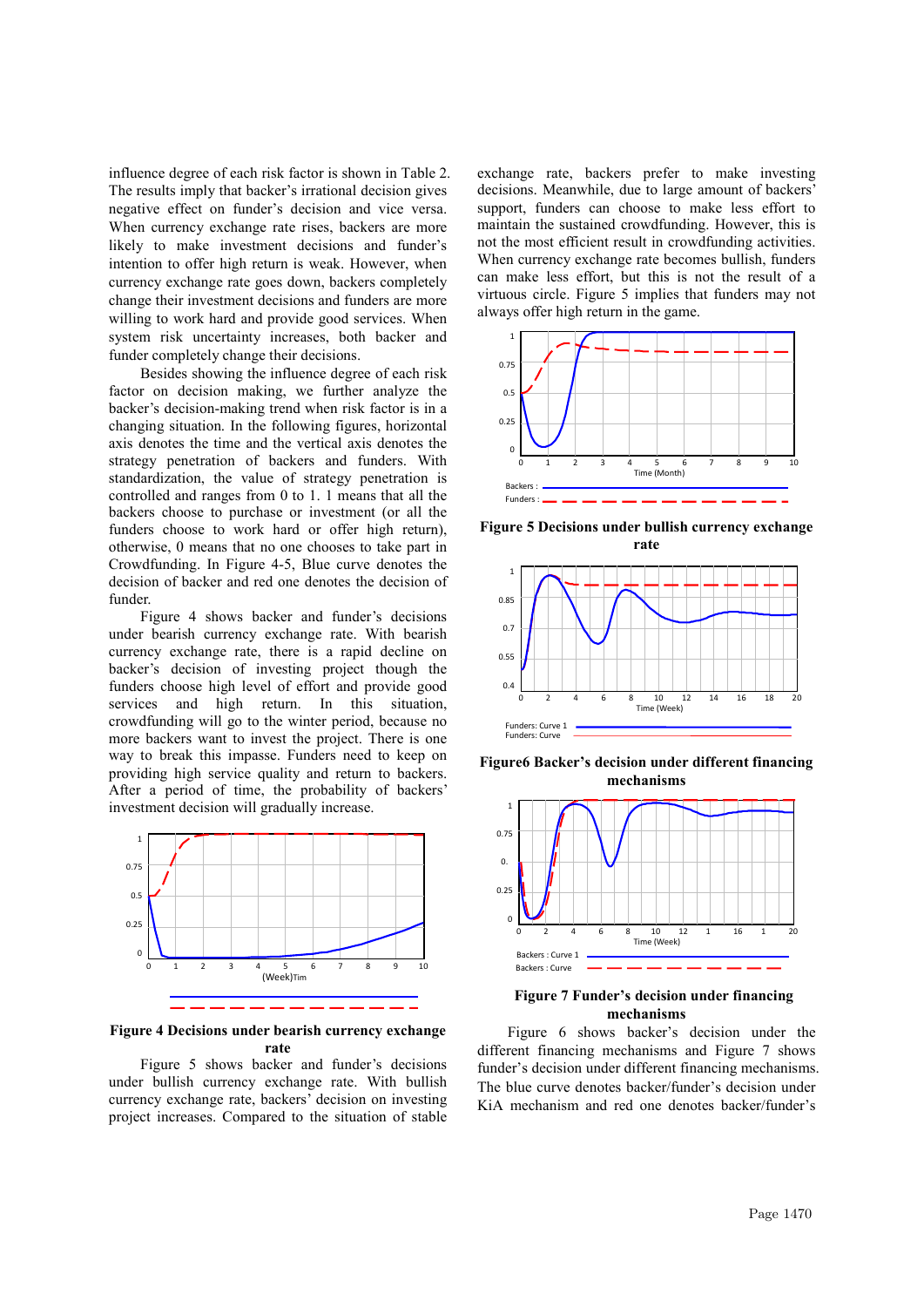decision under AoN mechanism.

Let  $\pi \to 1$  in the AoN mechanism and  $\pi \to 0.7$  in the KiA mechanism. When  $\pi$  decreases from 1 to 0.7, it implies the financing mechanism is changed from AoN to KiA. Different mechanism corresponds to different pledging system risk level. This change increases the system risk of crowdfunding platform. Thus, decision-making process of the participants becomes unpredictable and out of control. Finally, the game may change repeatedly and take a long time to reach the ESS. Raising the success probability of pre-ordering projects may help to offer a low risk investment environment in crowdfunding platform. Therefore, more backers will participate in the project, and successful experience in crowdfunding will be improved.

# **6. Discussion and conclusion**

### **6.1 Key findings**

As an essential part of internet finance, crowdfunding plays an increasingly important role in today's economy. The success of crowdfunding depends on participants' decisions. This paper combines two classical theories to build decision-making models for pre-ordering pledging, where risk factors are taken into account. An evolutionary game simulation system is built to simulate participants' dynamic decision-making behaviors in a risk changing environments. Finally, the influence of risk factors on participants' decision making behaviors is analyzed quantitatively in crowdfunding. The observations are summarized below:

- *1)* With the internationalization of crowdfunding, foreign backers are suffering from the risk caused by fluctuation in currency exchange rate. When exchange rate drops, investment decisions made by foreign backers decline tremendously. In this situation, foreign backers are not likely to invest the project on the crowdfunding platform. Without enough participants, the whole crowdfunding system becomes hard to operate. While a rise of exchange rate will lead to overheated investment, which is caused by the Herd Effect. This may further challenge funders' diligence.
- *2)*Increasing the project system risk may lead participants' decisions into the process of repeated mutual testing and cause ambiguity at the end. A stable decision-making process can be achieved if only an equilibrium strategy can be found between funders and backers in the long-term of repeating

game. The evolutionary stable strategies from both sides determine the final developmental level of the decision-making process.

### **6.2 Managerial suggestions**

The findings of this study also provide useful guidance to the crowdfunding platform operator/manager who plans to control the risks and develop better pre-ordering pledging activities. The managerial suggestions for practices are as follows:

- *1)* Try to spread financial risks, encourage international backers' participation as well as promoting internationalization development of crowdfunding activities. At the same time, crowdfunding platform operators need to establish efficient incentive system and more strict rules to help avoid funders' lazy action, which is caused by exchange rate raise and pre-ordering backers' overheated investment.
- *2)* Try to control the project system risk by applying technological means and risk assessment. Guarantee a favorable investment environment, an honest atmosphere and a positive growing trend.

### **6.3 Limitations**

This paper has several limitations. We only analyze the decision-making process of pre-ordering activity and take four risk factors into account. Another crowdfunding activity referring to equity pledging should be considered in future works. The analysis of mass decision making process is this paper has ignored the individual characteristics of crowdfunding projects and participants. Multi-agent simulation may be suitable to address these issues. In addition, empirical analysis needs to be taken into account for theoretical verification.

# **Acknowledgement**

 This research is supported by National Social Science Foundation of China (16ZDA039) and scholars academic development program, "big data and business analysis" academic team, Wuhan University.

# **Reference**

[1]Schwienbacher A, and Larralde B, "Crowdfunding of small entrepreneurial ventures", SSRN Electronic Journal.SSRN. doi: 10.2139/ssrn.1699183, 2010.

[2]Ordanini A, Miceli L, and Pizzetti M, et al., "Crowdfunding: transforming customers into investors through innovative service platforms", Journal of Service Management, 22(4) , 2011, pp.443-470.